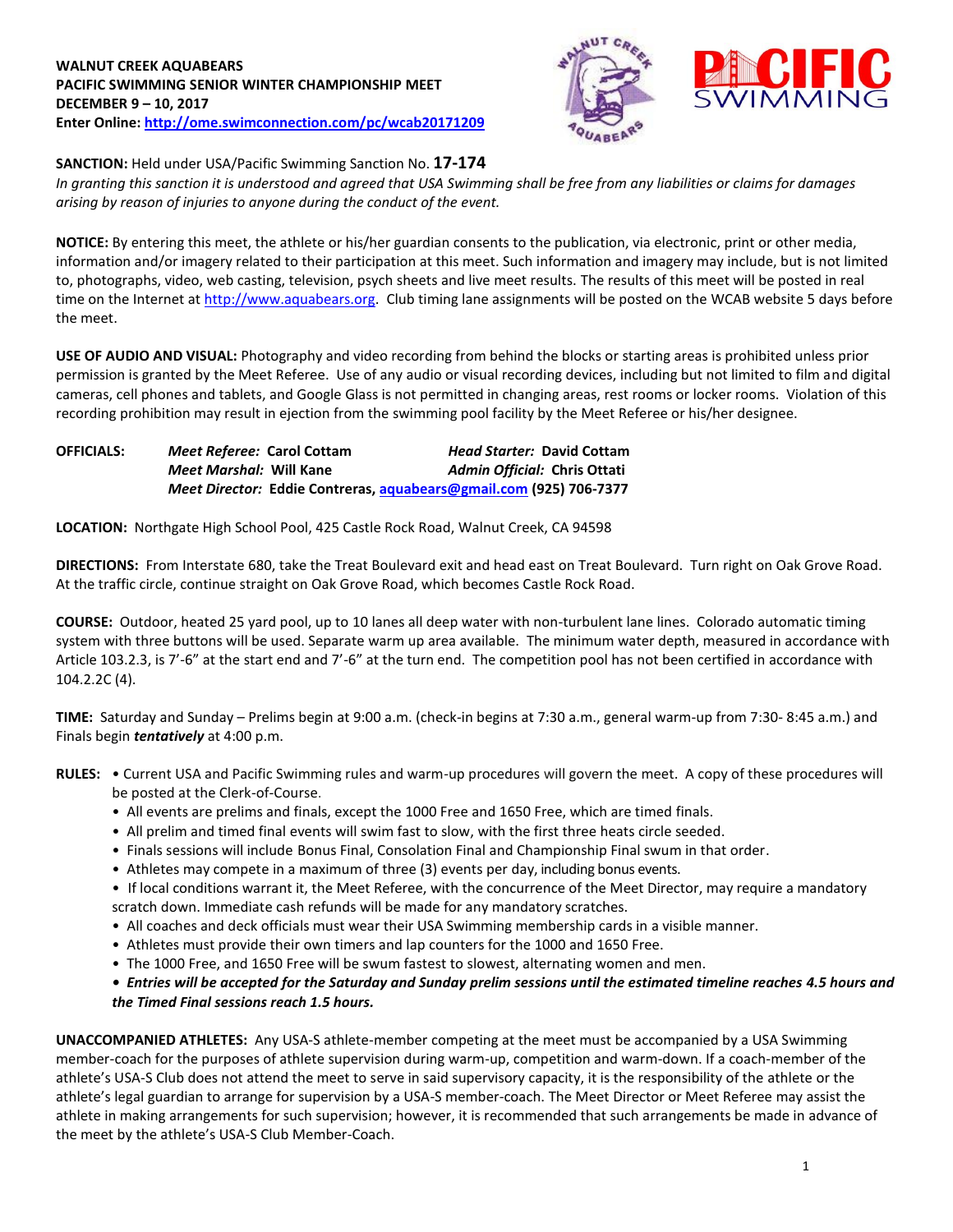**RACING STARTS:** Athletes must be certified by a USA-S member-coach as being proficient in performing a racing start, or must start the race in the water. It is the responsibility of the athlete or the athlete's legal guardian to ensure compliance with this requirement.

**RESTRICTIONS:** • Smoking and the use of other tobacco products is prohibited at Northgate High School.

- Sale and use of alcoholic beverages is prohibited at Northgate High School.
- No glass containers are allowed in the meet venue.
- Only athletes, coaches, officials, and volunteers will be allowed on the pool deck.
- Deck changing is prohibited at Northgate High School.

• Destructive devices, to include but not limited to, explosive devices and equipment, firearms (open or concealed), blades, knives, mace, stun guns and blunt objects are strictly prohibited in the swimming facility and its surrounding areas. If observed, the Meet Referee or his/her designee may ask that these devices be stored safely away from the public or removed from the facility. Noncompliance may result in the reporting to law enforcement authorities and ejection from the facility. Law enforcement officers (LEO) are exempt per applicable laws.

• Coaches Pop-ups will be allowed on the pool deck. All other team areas must be in areas not on the pool deck.

• Operation of a drone, or any other flying apparatus, is prohibited over the venue (pools, athlete/coach areas, spectator areas and open ceiling locker rooms) any time athletes, coaches, officials and/or spectators are present.

- **ELIGIBILITY:** Athletes must be current members of USA-S and enter their name and registration number on the meet entry card as they are shown on their Registration Card. If this is not done, it may be difficult to match the athlete with the registration and times database. The meet host will check all athlete registrations against the SWIMS database and if not found to be registered, the Meet Director shall accept the registration at the meet (a \$10 surcharge will be added to the regular registration fee). Duplicate registrations will be refunded by mail.
	- Athletes under the age of 12 years are not eligible to compete.

• Athletes must meet the Senior 2 time standards as outlined by Pacific Swimming time verification procedures. No refunds will be given if a time cannot be proven.

• Athletes may enter up to two (2) bonus events. Athletes must meet the minimum Senior Open time standard for bonus events.

- 12 year old athletes may not enter bonus events.
- Disabled athletes are welcome to attend this meet and should contact the Meet Director or Meet Referee regarding special accommodations.
- No time conversions will be accepted.
- Entries with "NO TIME" will be rejected.

• Entry times submitted for this meet will be checked against the SWIMS database and may be changed in accordance with Pacific Swimming Entry Time Verification Procedures. **Entry times must have been achieved after June 1, 2016 and prior to the closing date of entries for the meet, November 29, 2017.** If the time cannot be proven prior to the meet, the athlete will be not be allowed to check-in for the event until the entry time has been proven. When possible, the coaches will be notified of the swimmers who have not proven their entry time. No refunds will be given if a time cannot be proven.

**PROOF OF TIME:** Entry times submitted for this meet will be checked against the SWIMS database and may be changed in accordance with Pacific Swimming Entry Time Verification Procedures. **Entry times must have been achieved after June 1, 2016 and prior to the closing date of entries for the meet, November 29, 2017.** If the time cannot be proven prior to the meet, the athlete will be not be allowed to check-in for the event until the entry time has been proven. When possible, the coaches will be notified of the athletes who have not proven their entry time. No refunds will be given if a time cannot be proven.

**SEEDING:** Event seeding will be in the following order: conforming short course yards (SCY), non-conforming long course meters, and non-conforming short course meters (LCM), Bonus (SCY), Bonus (LCM). See Rules for distance events seeding.

**CHECK-IN:** The meet will be deck seeded. Athletes must check-in at the Clerk-of-Course. No event shall be closed more than 30 minutes before the scheduled start of the meet. Close of check-in for all events shall be no more than 60 minutes before time of the start of the first heat of the event. Athletes who do not check-in will not be allowed to compete in the event.

**SCRATCH RULE:** Athletes entered in a Trials & Finals meet that is seeded on the deck that have checked in for that event, must swim in the event unless they notify the clerk of the course before seeding for that event has begun that they wish to scratch. Failure to swim an event will result in being barred from the rest of his/her events that day including relays. If the athlete qualified for a final before missing an event they may swim that final.

**FINALS – POSITIVE CHECK-IN** Athletes may check-in or declare their intent to swim finals for that day at the beginning of competition for that day. Athletes must check-in or declare their intent to compete in bonus finals, consolation finals, or finals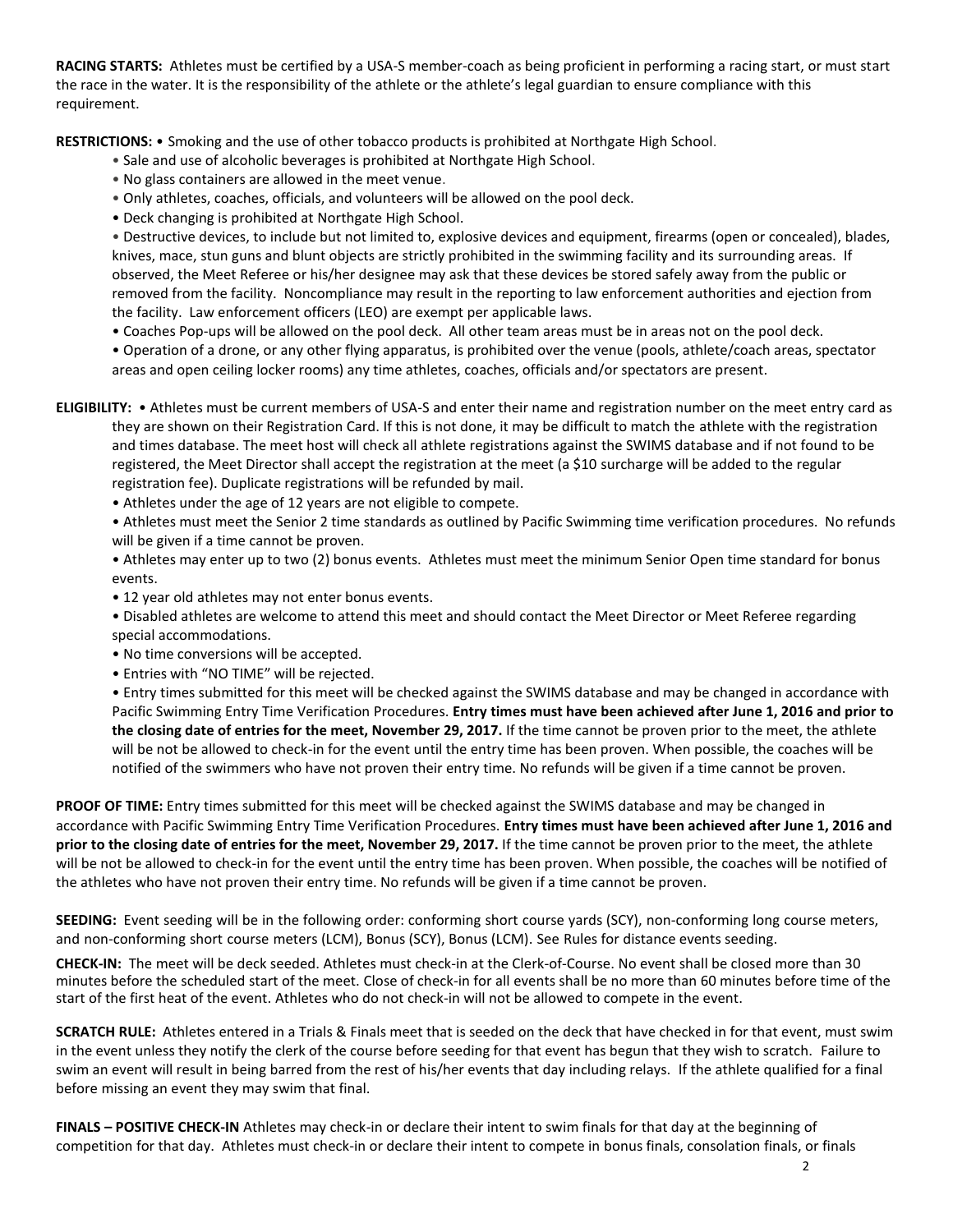within 30 minutes of the posting of results. In the case where an athlete declares their intent to swim they must declare their final intention within 30 minutes after the posting of results for their last individual preliminary event. Athletes not returning to declare their intention will be seeded into the event. In a positive check-in trials & finals meets any athlete checking in for a bonus final, consolation final or final race in an individual event who fails to show in said bonus final, consolation final or final race prior to calling the alternate shall be barred from further competition for the remainder of the meet. If the No-Show occurs on the last day that the athlete is entered in an individual event in the meet, and no other individual event penalty is applicable, the athlete shall then be fined \$100.00. The fine will be increased to \$150.00 if after 30 days of receiving the letter of notification the party has not made the payment.

**ENTRY FEES:** \$6.50 per individual event plus an \$8.00 per athlete participation fee. Entries will be rejected if payment is not sent at time of request. No refunds will be made, except mandatory scratch downs.

**ONLINE ENTRIES:** To enter online go to **<http://ome.swimconnection.com/pc/wcab20171209>** to receive an immediate entry confirmation this method requires payment by credit card. Swim Connection LLC charges a processing fee for this service, equal to \$1 per athlete plus 5% of the total Entry Fees. Please note that the processing fee is a separate fee from the Entry Fees. If you do not wish to pay the processing fee, enter the meet using a mail entry. **Entering online is a convenience, is completely voluntary, and is in no way required or expected of an athlete by Pacific Swimming.** Online entries will be accepted through Wednesday, **November 29, 2016**.

**MAILED OR HAND DELIVERED ENTRIES:** Entries must be on the attached consolidated entry form. Forms must be filled out completely and printed clearly with athletes best time. Entries must be entered using the current Pacific Swimming procedure and be postmarked by midnight, Monday, **November 27, 2017,** or hand delivered by 6:30 p.m. Wednesday, **November 29, 2017.** No late entries will be accepted. Requests for confirmation of receipt of entries should include a self-addressed envelope.

## **Make check payable to: Walnut Creek Aquabears**

| Mail entries to: WCAB Senior II T&F Meet | <b>Hand delivers entries to: WCAB Senior II T&amp;F Meet</b> |                   |
|------------------------------------------|--------------------------------------------------------------|-------------------|
| 1374 Lupine Court                        |                                                              | 1374 Lupine Court |
| Concord, CA 94521                        |                                                              | Concord, CA 94521 |

**AWARDS:** None.

**ADMISSION:** Free. A 3-day program will be available for reasonable price.

**HOSPITALITY:** Hospitality available for coaches, officials, timers, and volunteers. Lunches will be provided for coaches and working deck officials. There will be a snack bar.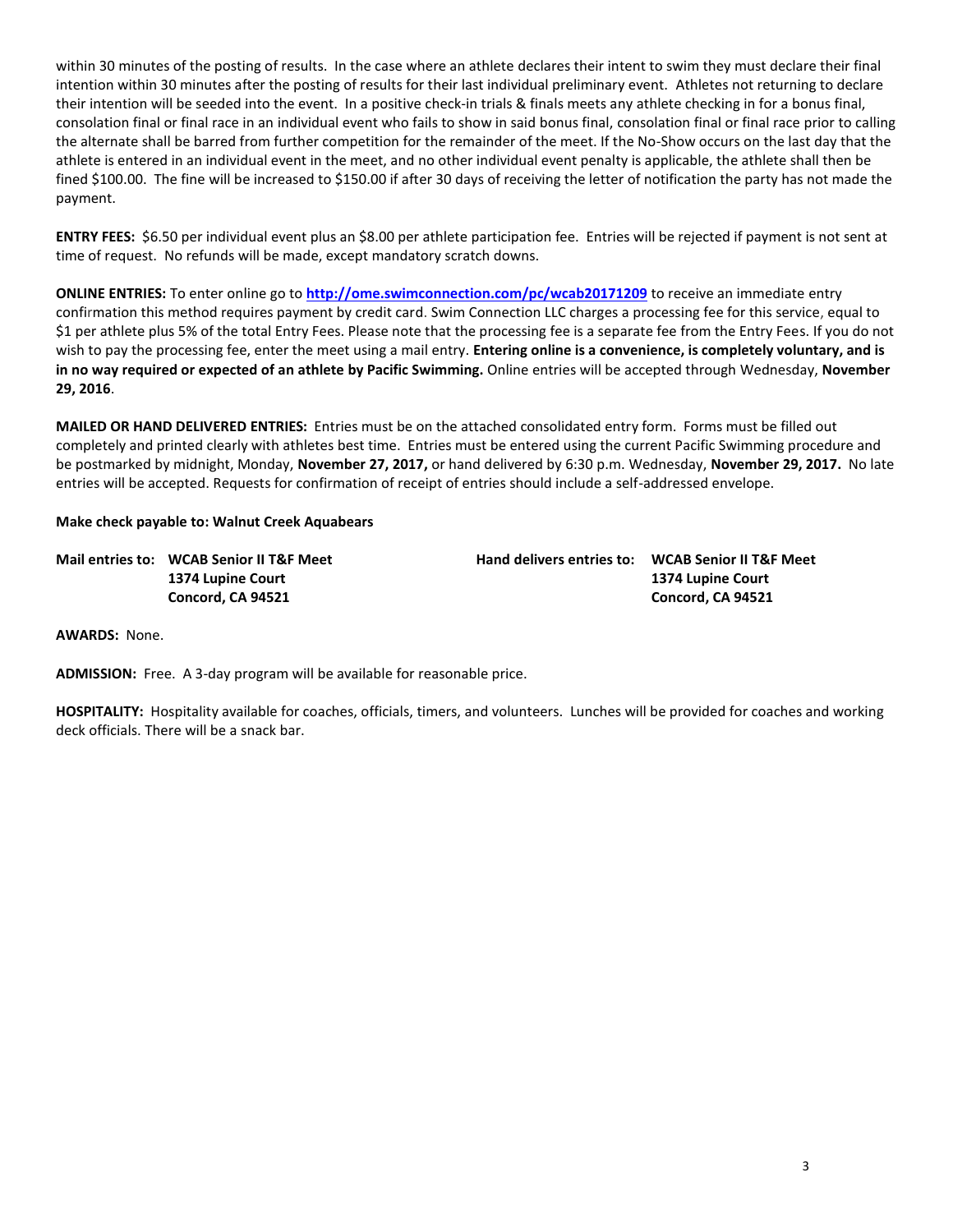#### **ORDER OF EVENTS**

#### **Saturday, December 9th, 2017 Session 1 - Prelims**

#### *Entries will be accepted until the estimated timeline for this session reaches 4.5 hours*

| Girls Event # | Event<br><b>Description</b> | <b>Boys Event #</b> |
|---------------|-----------------------------|---------------------|
|               | 400 IM                      | 2                   |
| 3             | 200 Free                    |                     |
| 5             | 100 Fly                     | 6                   |
|               | 50 Free                     | ጸ                   |
| q             | 200 Breast                  | 10                  |
| 11            | 100 Back                    | 12                  |

#### **Session 2 - Timed Finals**

### *Entries will be accepted until the estimated timeline for this session reaches 1.5 hours*

| Girls Event # | Event<br><b>Description</b> | <b>Boys Event #</b> |  |  |  |
|---------------|-----------------------------|---------------------|--|--|--|
|               | 1650 Free                   | 14                  |  |  |  |

The 1650 Free is a timed final and will be swum fastest to slowest, alternating women and men. Athletes must provide timers and lap counters for the 1650 Free.

There will be a 10-minute break before the start of the 1650 Free.

# **Session 3 - Finals**

# **Sunday, December 10th, 2017**

**Session 4 - Prelims**

*Entries will be accepted until the estimated timeline for this session reaches 4.5 hours*

| <b>Girls Event #</b> | Event<br><b>Description</b> | <b>Boys Event #</b> |  |  |  |
|----------------------|-----------------------------|---------------------|--|--|--|
| 15                   | <b>500 Free</b>             | 16                  |  |  |  |
| 17                   | 200 Back                    | 18                  |  |  |  |
| 19                   | 100 Breast                  | 20                  |  |  |  |
| 21                   | 200 Fly                     | 22                  |  |  |  |
| 23                   | 100 Free                    | 24                  |  |  |  |
| 25                   | 200 IM                      | 26                  |  |  |  |

#### **Session 5 - Timed Finals**

*Entries will be accepted until the estimated timeline for this session reaches 1.5 hours*

| <b>Girls Event #</b> | Event<br><b>Description</b> | <b>Boys Event #</b> |  |  |  |
|----------------------|-----------------------------|---------------------|--|--|--|
|                      | 1000 Free                   | 28                  |  |  |  |

The 1000 Free is a timed final and will be swum fastest to slowest, alternating women and men.

Athletes must provide timers and lap counters for the 1000 Free.

There will be a 10-minute break before the start of the 1000 Free.

#### **Session 6 - Finals**

Time standards may be found at:<http://www.pacswim.org/swim-meet-times/standards>